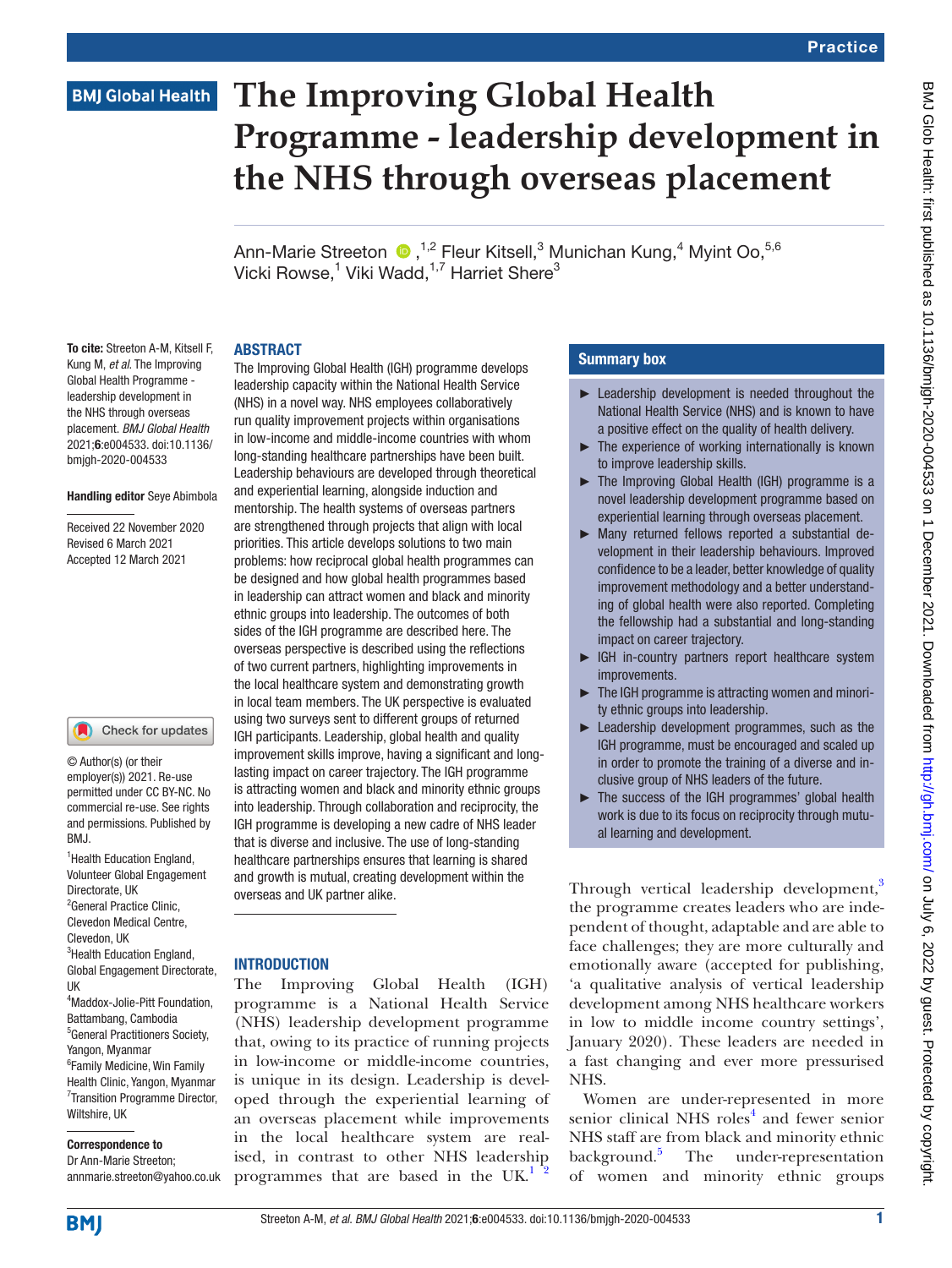within NHS leadership can be addressed by fostering a culture of inclusivity within leadership development programmes. This article highlights the reciprocal nature of the IGH programme by outlining leadership development in the returned fellow and describing the impact of the programme on the host country's healthcare system and workers. The IGH programmes' ethos of 'co-development and mutual learning' as a replacement for 'more outdated ideas of international development'<sup>[6](#page-6-5)</sup> is highlighted, and a framework for fostering reciprocity in global health programmes is drawn.

### PROGRAMME OVERVIEW

The IGH programme gained recognition as a programme which provides benefit to all participants. Since it began, 254 fellows have completed a placement, each spending on average 6months overseas. Participants, known as 'fellows', work in partnership with in-country health workers to implement projects using quality improvement (QI) methodology. Leadership behaviours are developed through experiential learning, $\frac{7}{7}$  $\frac{7}{7}$  $\frac{7}{7}$  using the NHS Health-care Leadership Model as a framework.<sup>[8](#page-7-1)</sup> Fellows do not provide clinical care but act as project coordinators, contributing to local healthcare improvement. Project topics are chosen by the in-country team with the Sustainable Development Goals (SDGs) in mind, ensuring work is aligned with local healthcare priorities.

During the lifetime of the programme, 12 overseas partnerships have been formed with organisations in Cambodia, Myanmar, Tanzania, Kenya, South Africa, Zambia, Lesotho and Uganda. Preplacement, fellows complete 4days of UK-based induction where they learn concepts of leadership, communication skills and behaviours; project planning, implementation and evaluation; QI methods; peer learning and support; concepts of public health and the wider determinants of health; the SDGs, teaching and learning and cultural preparation for their placement site. There is allocated time to complete and receive feedback regarding their Myers-Briggs Type Indicator (MBTI).

Fellows are each allocated a mentor to support and challenge them and have access to a partnership-link lead (PLL) who supports the relationship with the partnership organisation. Mentors are recruited from IGH alumni. They attend a training day called 'Coaching Conversations' which is updated every 2years. The PLL is a voluntary role, and they all complete 5days of training to become an MBTI Practitioner (level 1). Postplacement, fellows complete a project report, reflect on their leadership development and present their work and learning to their colleagues.

### LEADERSHIP AND THE IGH PROGRAMME

'Leadership is becoming less about being the smartest in the room and much more about how we collaborate, work with diverse stakeholders, inspire and bring the best out of others. Being more inclusive and collaborative. It's

about developing our ability to be curious; our ability to explore new approaches, new perspectives, engage different stakeholders and view points and empathise with diverse perspectives'.<sup>9</sup>

There has been a call for leadership within the NHS at every level that is high quality, inclusive and compassionate.<sup>10–12</sup> NHS Improvement outlines that QI and leadership must be embedded within healthcare curricula and revalidation processes, making programmes such as the IGH programme ever more necessary.<sup>13</sup> The modern world has been described as increasingly: volatile, uncertain, complex and ambiguous; descriptors that are readily applied to health systems such as the NHS. $^{14}$  15 There is therefore a need for strong leadership. A review of NHS leadership concludes that properly developed leadership can lead to improvements in patient satisfaction, patient mortality, financial performance, staff well-being, engagement, turnover and overall quality of care.<sup>16</sup>

The IGH programme is centred on developing the leadership behaviours described in the NHS Healthcare Leadership Model<sup>8</sup> and has evolved to use the framework of vertical and horizontal leadership development<sup>3</sup> to support this. Horizontal leadership development is about imparting knowledge and facts, while vertical leader-ship development is about changing the way you think.<sup>[3](#page-6-2)</sup> The structure of the IGH programme fits well with the proposed design of a horizontal and vertical leadership development programme. Vertical leadership development needs a 'heat experience', 'colliding perspectives' and 'elevated sensemaking' [\(figure](#page-1-0) 1).

The induction programme provides the horizontal development through classroom learning of theoretical knowledge, while the overseas placement facilitates the vertical development. The placement puts fellows in an unfamiliar environment, within a country and healthcare system that is different from their own. They co-ordinate a project in a specialty or area that they may have little or no prior knowledge or experience. This serves as their 'heat experience', and they face a challenging situation where their normal way of operating is inadequate, forcing them to consider new ways of thinking. The



<span id="page-1-0"></span>Figure 1 The IGH programme as a vertical leadership development programme. Reproduced and adapted from Petrie (2015).<sup>[3](#page-6-2)</sup> IGH, Improving Global Health.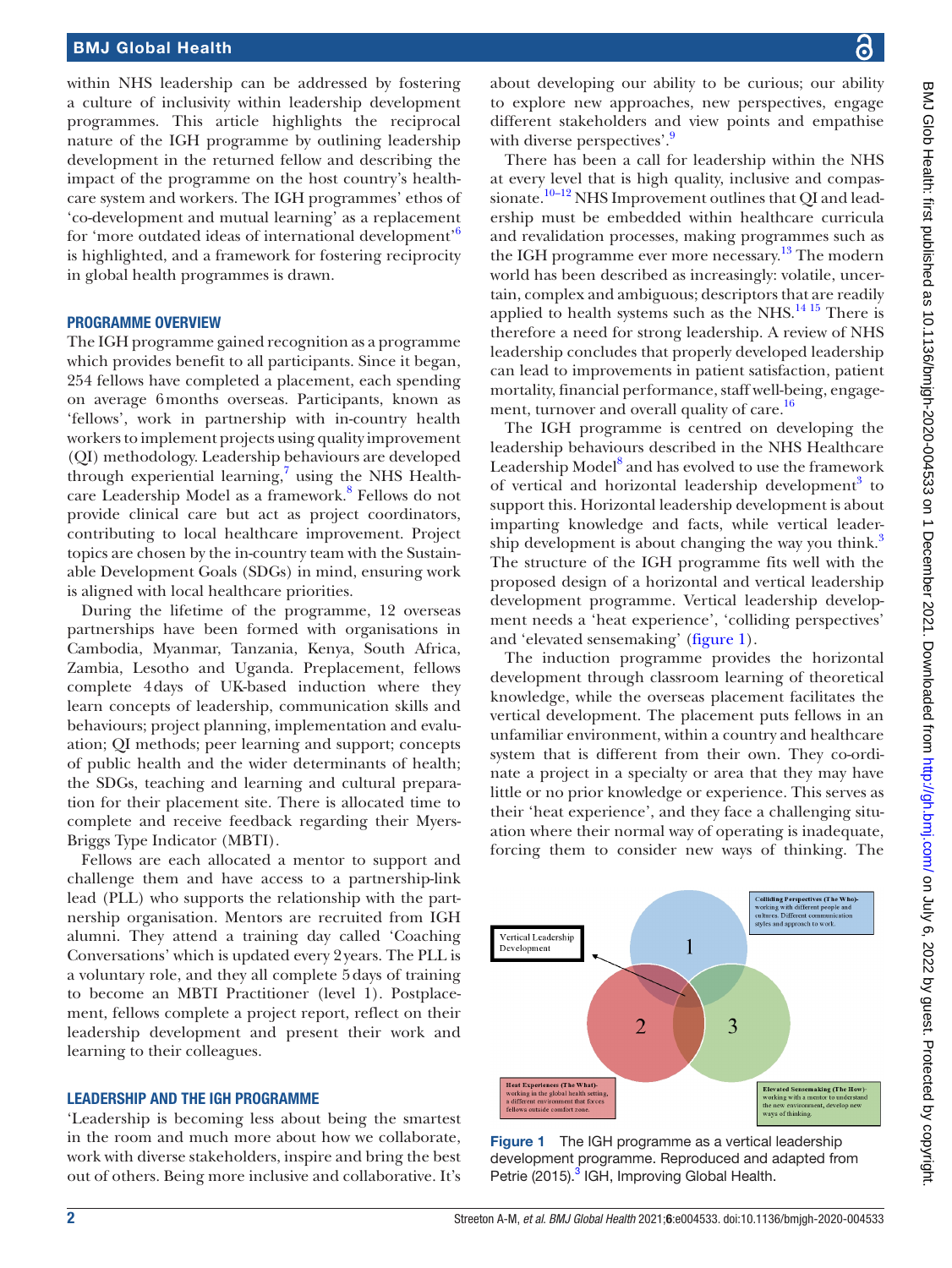

<span id="page-2-0"></span>

fellows work in partnership with people they have only just met, from a different culture and society. Communication, experiences and training are different, producing the 'colliding perspectives' element of vertical leadership development. At a time when the fellows are open to new ways of thinking, they are presented with a range of new perspectives to consider and sample. Finally, they are provided with a mentor, an in-country project supervisor and a PLL who work to coach the fellows to establish new thought processes, called 'elevated sensemaking'.<sup>3</sup> The aspiration is to take leaders from the state of the 'faithful follower', to 'independent thinker' and finally to the 'interdependent collaborator' [\(figure](#page-2-0) 2). It is in this final state that leaders become better adapted to cope with the uncertainty of a modern health system, such as the  $N<sup>17</sup>$  $N<sup>17</sup>$  $N<sup>17</sup>$ 

## GLOBAL HEALTH

The overseas placement is integral to the programme's design, partly as it contributes to the 'heat experience' described above and also in helping participants to understand another health system and develop their cultural intelligence.<sup>18</sup> Cultural intelligence is described as building on emotional intelligence.<sup>19</sup> 'A person with high cultural intelligence can somehow tease out of a person's or group's behaviour those features that would be true of all people and all groups, those peculiar to this person or this group, and those that are neither universal nor idiosyncratic'. This ability enables people to work more effectively with colleagues and patients from a range of cultural backgrounds.

Prior to the COVID-19 pandemic, the world was described as becoming smaller, with a greater interconnectedness due to ease and desire for travel as well as developments in technology allowing collaboration without the need for travel. Many healthcare practitioners are increasingly interested in global health and there are a growing number of learning opportunities, both experiential and academic. It is recognised that by so doing, healthcare workers from all over the world can benefit as they learn and work together. Boelen $^{20}$  $^{20}$  $^{20}$  describes the need for healthcare professionals the world over to be 'fit for practice'. This includes the ability to serve local communities while also being global citizens.

# OVERSEAS PERSPECTIVE

A 2017 evaluation of the sustainability of IGH project work outlines how fellows bring with them an ability to challenge and 'hold up a mirror' to the local health system. This was seen as a positive aspect of the NHS culture, along with a 'can do' attitude, a culture of being 'change agents' and an 'evidence-based practice culture' (unpublished, Monitoring and evaluation of systemstrengthening project work, 2017). The reciprocity of the IGH programme is outlined here through the use of case studies from two sights, chosen to provide a balanced perspective, with Cambodia being one of the oldest partnerships and Myanmar one of the youngest.

# Maddox Jolie-Pitt (MJP) Foundation, Cambodia written by Munichan Kung, CEO

Poverty reduction among the most vulnerable communities in Samlaut District is a part of MJP Foundation's core mission. MJP has been supporting the Ministry of Health's delivery of basic healthcare in the district since 2006 to reduce child mortality and sickness, improve maternal health, and tackle preventable diseases.

The IGH partnership has provided MJP with several years of technical support in the delivery of sustainable healthcare, in the areas of capacity-building, systemsstrengthening and the integration of health outcomes into the wider work of MJP. With support from the IGH fellows, we have provided medical training sessions for local healthcare staff, helping them to develop their skills and expertise to deliver a high standard of clinical care. The IGH fellows supported school-based and communitywide education programmes to increase awareness of the importance of hygiene—from hand washing to waste disposal. They also worked with MJP to mount an immediate response to tackle outbreaks of diseases such as malaria, dengue and COVID-19. In 2017, the IGH fellows conducted a health services assessment and formulated a thorough long-term 'Health Strategy' for the Samlaut district. The document established a clear roadmap and reference for the MJP health programme.

Participation in the programme has supported leadership development in the Cambodian team. Two of the health team successfully applied for competitive government grants to undertake advanced postgraduate education overseas and have returned to take up more senior roles in the healthcare system. The partnership has proved that a difference of cultures is not an obstacle to hard work for the improvement of lives.

### Myanmar General Practice, written by Myint Oo, Vice-President, General Practitioners Society (GPS)

Myanmar aims to achieve Universal Health Coverage goals by 2030. General practitioners (GP) in Myanmar receive little formal training in general practice. There is no Primary Care Trust or Clinical Commissioning Group, and health insurance is non-existent. GPS is the only professional body to provide Continuing Medical Education to these private GPs.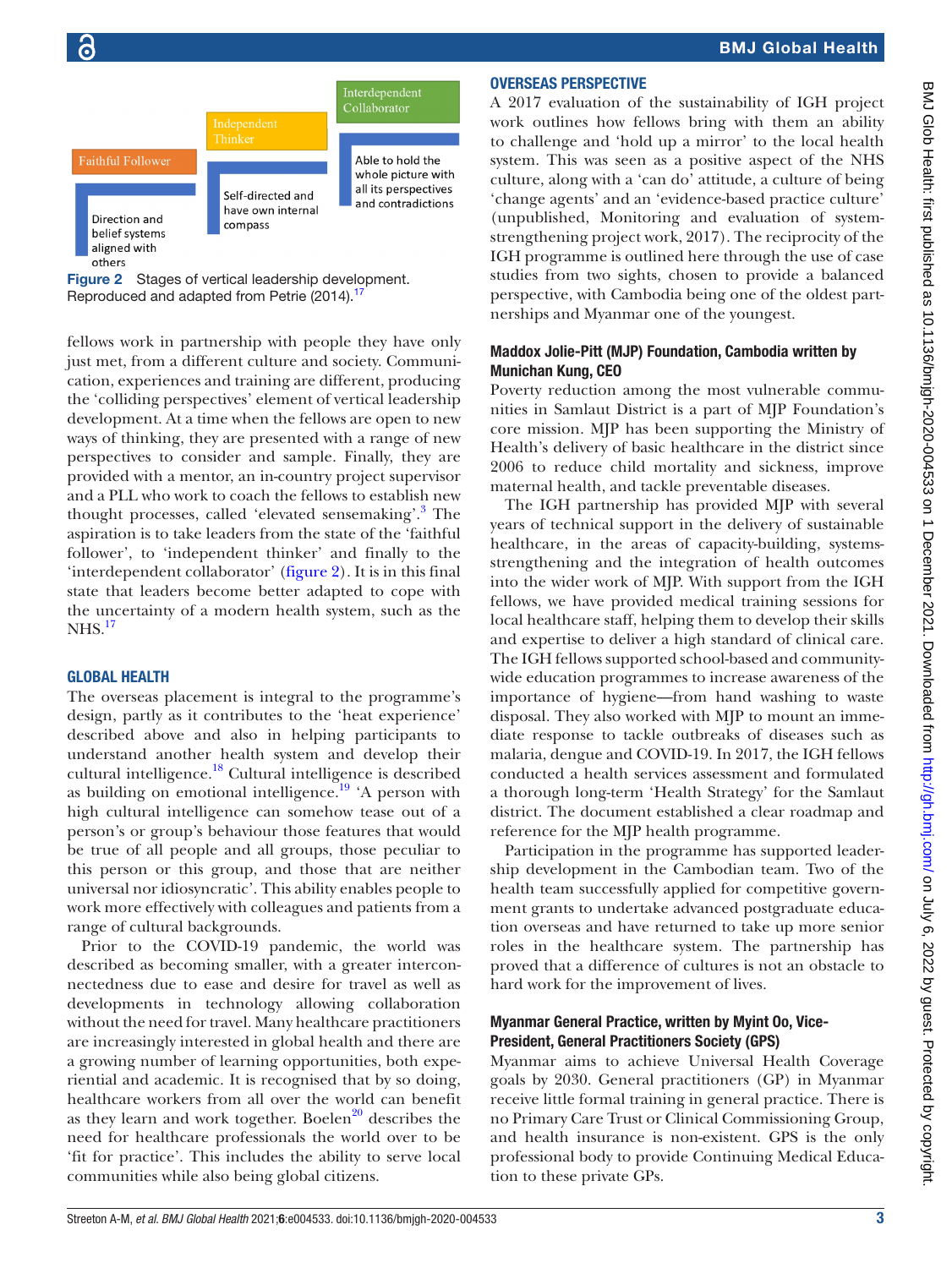Ten IGH fellows have engaged with the GPS on projects ranging from the use of point of care testing, medicines management and identification of quality markers in GP clinics, to the development of a GPS website and a GP database. Fellows have made oral and poster presentations at national GPS and international conferences and have published articles in collaboration with GPS mentors. Feedback from GPS has been exceptional. One fellow*,* in conjunction with Royal College of General Practitioners (RCGP) representatives and GPS, met with the Union Minister for Health to champion a QI project. This project is currently being delivered virtually to over 100 local GPs from four townships. As a result of the IGH programme, the Myanmar GP improvement agenda has become one of the priorities of the Myanmar-UK Health Alliance programme.

Myanmar GPs have developed their knowledge of medicine and have furthered their careers as a consequence of the programme. Fellows helped prepare Myanmar GPs for the Membership of RCGP International examination resulting in six passing. The leadership and soft skills training created by the IGH fellows helped Myanmar GPs to strengthen their relationship with Freiburg University in Germany, resulting in a 4-year grant to launch 'psychosomatic basic care training' for GPs, nurses and psychiatrists being won.

### UK PROGRAMME EVALUATION

A qualitative evaluation was conducted to investigate the leadership development and long-term impact of the IGH programme on alumni. An online survey was designed with support from an experienced education researcher. It uses 10 open and 18 closed questions to explore the respondents' thoughts and experiences. Piloted through its use in a previous programme evaluation, the survey was distributed using 'Online Surveys' and was sent to different groups of fellows at two different time points, July 2019 and September 2020. The 'first survey' refers to the survey sent to fellows who completed placements between 2008 and 2019. The 'second survey' refers to the survey sent to fellows who completed placements between 2015 and 2018. Fellows who did not respond initially were reminded. The first survey asked about demographics where the second did not.

The structured question responses were collated and the free-text responses were open coded and a thematic framework developed for each of the questions. For the purpose of this article, only relevant themes have been reported. The results have been described using the terms 'a few', relating to ideas described by less than 25% of respondents, 'some' relating to ideas described by 25%–50% of respondents, 'many' relating to ideas described by 50%–75% of respondents and 'most' relating to ideas described by over 75% of respondents. Some key quotes are summarised in [box](#page-3-0) 1.

## Box 1 Quotes from returned fellows, taken from survey responses

<span id="page-3-0"></span>*'The unique blend of needing to be assertive when implementing a change as well as understanding both the complexity and the necessity of tailoring a change to the circumstances.'*

*'I know the theory quite a lot better and more importantly…I have experienced it now…I think quality improvement is hard work. It requires a lot of energy and the development of specific personal characteristics.'*

*'It's really hard to articulate the ways in which it has changed my life and career; the time on the fellowship allowed me to think, to be creative, to try and be a leader in a way that I had never experienced previously in the NHS. As a doctor in training you often feel as if you are on a conveyor belt with frequent hoops to jump through but little attention paid to you if you succeed in doing so - and little time to truly reflect on where you are and where you're going. I appreciated the chance to be taught, to be listened to, to have responsibility for a greater level of service other than direct clinical service provision on the shop floor. I am now interested in getting in to policy, whether that be for the CCG or for a think tank alongside my clinical work. Personally, it has given me the confidence to take a step back every now and then to think about the bigger picture and how my career choices align with my values. Working in healthcare systems through IGH in seriously income deprived countries has reaffirmed my desire to serve and support the NHS.'*

*'I wanted an opportunity to contribute to development in a structured and supported way. The IGH programme offered this opportunity with well-established links to a number of organisations. The leadership development aspect was also an important consideration and allowed the opportunity to develop skills which have been valuable in my continued career progression.'*

*'I learnt the importance of truly listening to understand. I discovered…the importance of not jumping to conclusions, the complexity of systems and networking.'*

*'I now have much more confidence in myself and my abilities. I feel better prepared to take on leadership roles and when things can be done better on the wards I am more likely to think "how can we improve this?" rather than just complain and put up with it!'*

*'In my new role since returning from placement (Education*) *Supervisor) I am using coaching and mentoring skills that I learned during placement preparation and during placement. I am also using leadership skills that I used in placement. Quality Improvement is another area I use after I practiced in placement.'*

*'As CCG clinical director I use leadership, quality improvement and co-production skills all the time which I began the development of during my IGH placements.'*

### RESULTS

### The Respondents

The first survey had 98 (49%) responses and the second 47  $(51\%)$ . The majority of fellows  $(70 (71\%)$  and  $35 (74\%)$ in both surveys were doctors, in a range of postgraduate training roles. The other respondents included nurses, occupational therapists, radiographers, dieticians, clinical psychologists, physiotherapists, podiatrists, speech and language therapists, pharmacists, project managers and midwives. The inclusivity of the programme is increased by its multidisciplinary approach.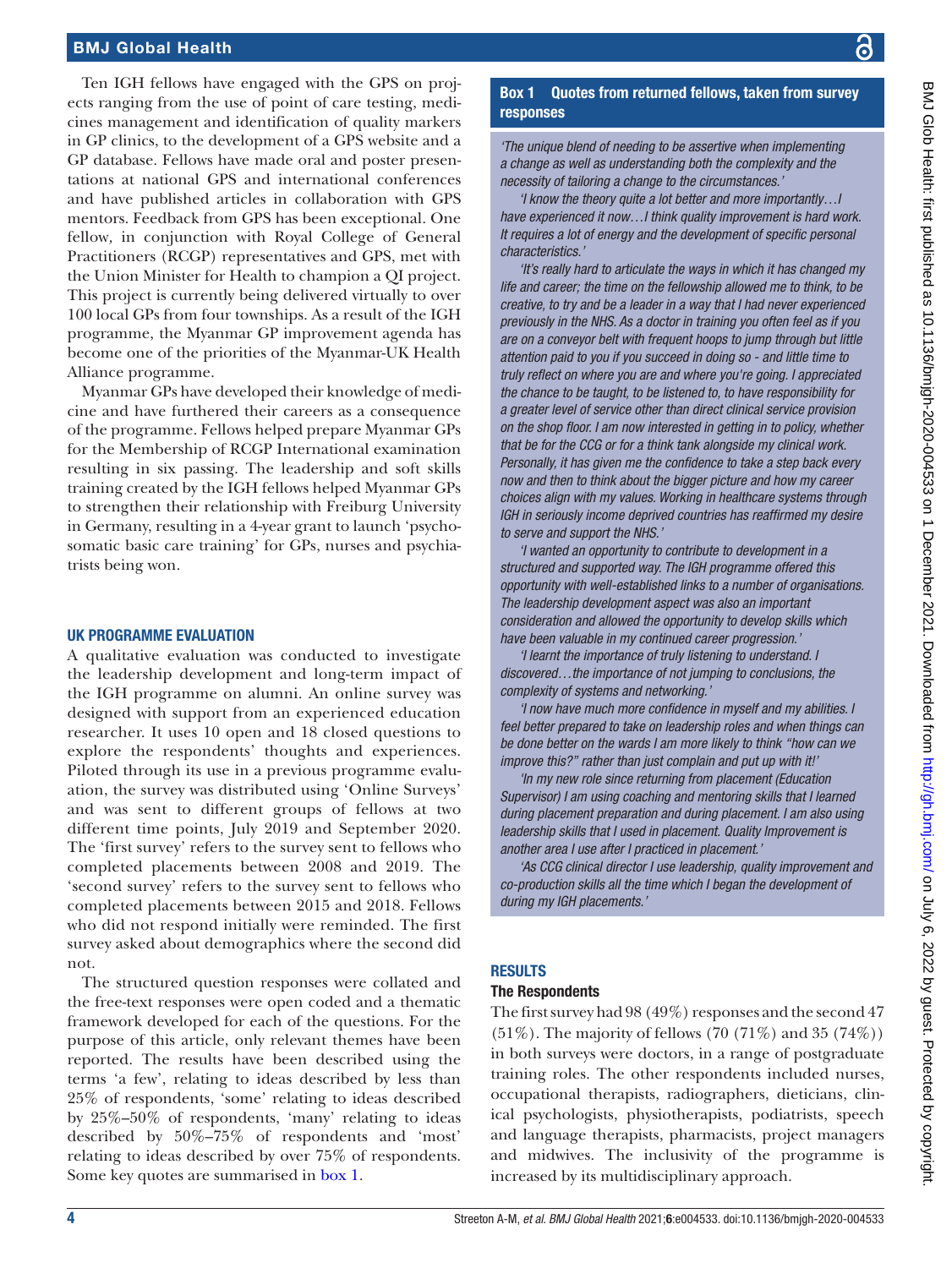Many respondents (in both surveys) described feeling motivated to apply to the programme to gain experience of working within a global healthcare setting. Many fellows in the first survey and some from the second were looking for personal or leadership development. Other reasons cited were to develop QI skills, as a career development step and wanting to gain life experience. Looking for personal or leadership development became more popular with time.

# **Demographics**

There were 15 (15%) male and 83 (85%) female respondents in the first survey. There is a preponderance of women compared with NHS Employer's data, $^{21}$  where 77% of NHS employees are reported to be women. NHS employer's data also show fewer female NHS consultants than junior doctors and fewer senior female NHS clinical staff, excluding doctors and dentists, compared with junior. $^{21}$  $^{21}$  $^{21}$  There is a need for more women to be drawn into leadership roles, making inclusive leadership programmes such as this necessary.

Seventy-six (78%) identified as white, 17 (17%) of black and minority ethnic background, 3 (3%) mixed race and 2 (2%) preferred not to say, in the first survey. Workforce Race Equality Standard (WRES) data report fewer board members (8.4%), very senior managers (7.7%) and senior doctors are from black and minority ethnic background.<sup>[5](#page-6-4)</sup> The higher representation of IGH fellows with a black and minority ethnic background adds further evidence to its inclusivity.

# Career Path

Respondents most commonly took part in the programme as part of a career break, 52 (53%) in the first survey and 14 (29%) in the second. Other times mentioned were taking part in the programme at the end of a contract or as an 'Out of Programme Experience'. Fifty-one (52%) fellows from the first survey and 26 (55%) from the second felt that completing the fellowship had a substantial impact on their career path, with only one fellow from each survey reporting that there had been no impact. There is an increase from the first  $(37 \ (38\%)$  to the second survey (20 (43%)) in the percentage of respondents who felt that they were now doing a job that they would not have done prior to completing the fellowship.

Both surveys illustrate an increase in the number of fellows in a more senior clinical role, particularly when looking at medical training grades, after completion of the fellowship. This is partly explained by the natural career progression of trainee doctors. There are more consultants and GP partners after completion of the fellowship and several doctors took on additional roles such as Medical/ Clinical Directorships and Company Directorship. There is a greater variety of job roles with a number of fellows changing the focus of their career path, for example working for the Department of Health, NHS England/NHS Improvement and the Civil Service. These changes are greater in the first survey where we are

looking at a longer-term follow-up, suggesting that the effect on career change is long lasting.

# Leadership and quality improvement

On completion of the programme many of the respondents from the first survey described feeling better informed about QI methodology and how it can make a difference. When asked about their current job roles, some fellows felt they had better knowledge and ability to take on QI projects and some reported improved confidence in being a leader. A few described an improved understanding of global health. This was the same in both surveys. Sixty-five per cent of the respondents in both surveys felt involvement in the programme had developed their leadership behaviours substantially. A few respondents from the first survey state using improved team member engagement, communication skills, a better understanding of themselves and improved project management skills in their current job role.

A number of fellows specifically mentioned that their learning has helped with managing COVID-19 challenges. A few fellows reported an overall increase in confidence (challenging the status quo, speaking up, put themselves forward for projects) which was the most commonly mentioned area. Other areas mentioned were a better understanding of what leadership behaviours are and becoming more self-aware/reflective.

# The Mentors

Eighty-seven (89%) of respondents in the first and 45 (96%) in the second felt that having a mentor supported their leadership development.

# PROGRAM FEEDBACK

Ninety-eight per cent of all fellows from both surveys reflected that they would recommend the fellowship to others. The most commonly reported areas that the IGH team do well were general support and guidance, the use of mentors, programme induction and the availability of postplacement opportunities (eg, becoming an IGH mentor). Things the programme could do to improve the programme are summarised in [table](#page-5-0) 1.

# **DISCUSSION**

Most of this group of fellows felt that involvement in the IGH programme developed their leadership behaviours substantially, and they improved their knowledge of QI methodology and improved their confidence in being a leader. There is an increase in the number of senior roles taken up on completion of the programme, and the effect on career trajectory is long-lasting. As the programme has grown, looking for leadership or personal development as a motivation for applying to the programme has become more common, reflecting the increasing focus on leadership within training curricula and revalidation.[13](#page-7-4) Previous programme evaluations have also shown a growth in leadership skills and behaviours.<sup>22 23</sup> A more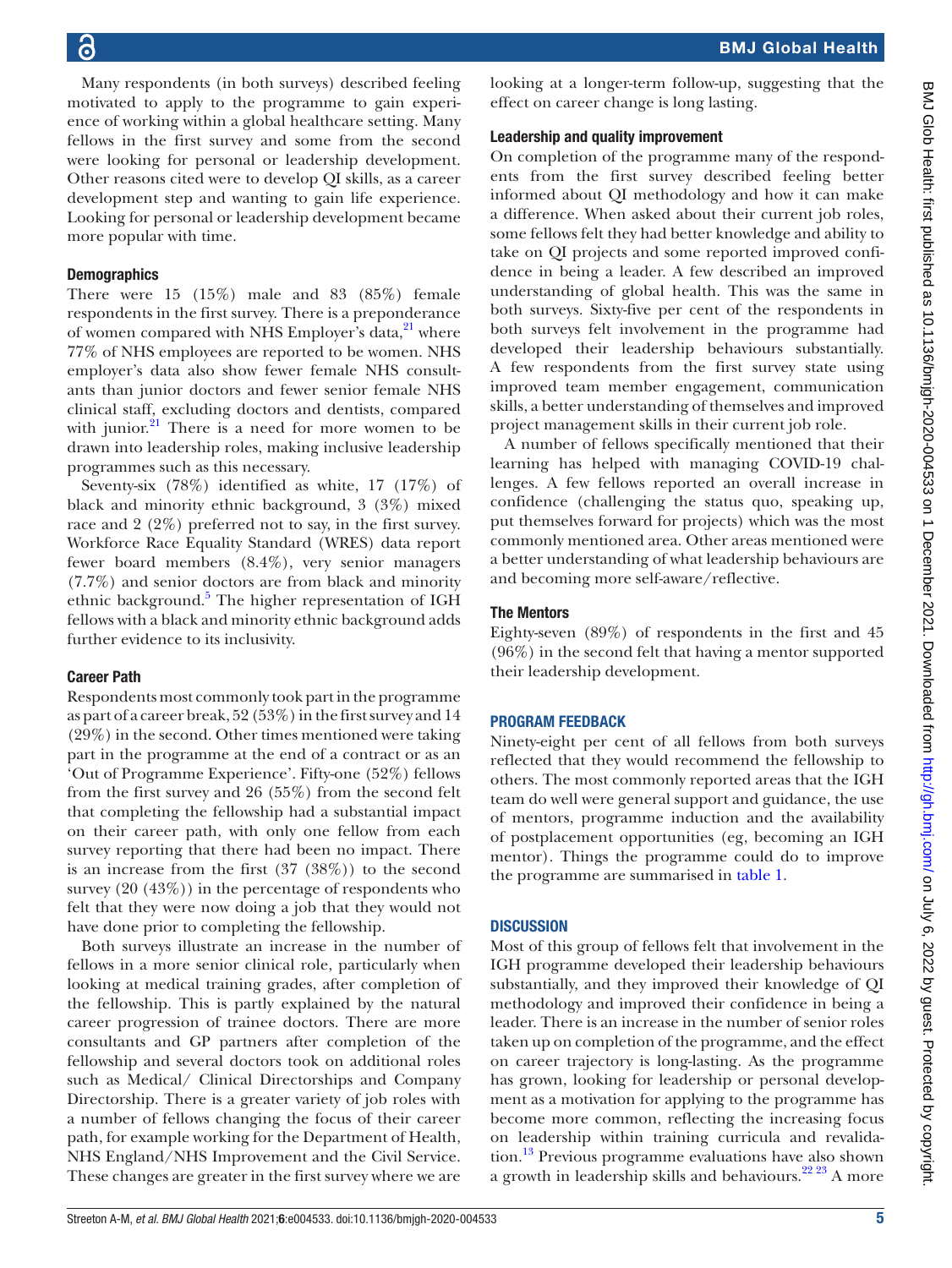| <b>Theme</b> |               | <b>First survey</b>                                                                                                                                                                                            | <b>Second survey</b>                                                                                                                                                      |
|--------------|---------------|----------------------------------------------------------------------------------------------------------------------------------------------------------------------------------------------------------------|---------------------------------------------------------------------------------------------------------------------------------------------------------------------------|
|              | Preplacement  | Example Better induction, increased QI and project management<br>training<br>Improved defining/matching projects prior to placement<br>Improved handover of projects between fellows                           | Increased QI training<br>▶<br>$\triangleright$ More help preparing for<br>reports and paperwork<br>$\blacktriangleright$ Improved handover of projects<br>between fellows |
| 2            | On placement  | Comments were varied – a selection of comments: a less<br>paternalistic approach, more support when on placement,<br>strengthen host organisations understanding of the<br>programme, better mentor engagement | Better sustainability through<br>greater involvement of the in-<br>country team                                                                                           |
| 3            | Reporting     | Fellows asked both for more and less training and<br>structure to reporting                                                                                                                                    | More structure and support in<br>report writing                                                                                                                           |
| 4            | Postplacement |                                                                                                                                                                                                                | Include a formalised debrief with<br>the in-country programme team                                                                                                        |

<span id="page-5-0"></span>Table 1 Programme feedback—'what one thing could the IGH team do differently to improve the program', most commonly

recent evaluation provides evidence of both vertical and horizontal leadership development in IGH fellows and concludes that the programme creates more mature, adaptable and culturally aware leaders (accepted for publishing, 'a qualitative analysis of vertical leadership development among NHS healthcare workers in low to middle income country settings', January 2020).

The use of a UK programme evaluation alongside the overseas perspectives aims to create a balanced understanding of the programme's outcomes, highlighting the IGH culture of reciprocity. Reciprocity is seen here to be created by a culture of mutual respect. The needs of both parties are different, and consideration of these individual and specific needs creates mutual benefit. As described in the overseas perspectives, the low-income or middle-income country seeks development in their local healthcare system, aiming to improve the health outcomes of their citizens and develop their healthcare workers. For the UK, the need is to create leaders that are able to work within the complex and ever-changing environment of the NHS. Spending time developing individual long-term relationships through long-standing organisational partnerships creates a cohesive team that spans country borders. A system of open communication and regular programme evaluation, such as that presented here, produces flexibility to the evolving needs of both parties. Central concepts for creating reciprocity within a global health programme, drawn from the IGH experience, are outlined in [figure](#page-5-1) 3.

The proportion of women taking part in the IGH programme is higher than the percentage of female NHS employees.<sup>21</sup> Women are known to be under-represented in more senior clinical NHS roles.<sup>[4](#page-6-3)</sup> The IGH programme also has a 20% representation of black and minority ethnic backgrounds; these groups are known to be under-represented in NHS leadership positions.<sup>[5](#page-6-4)</sup> The IGH programme is therefore developing both women and black and minority ethnic leadership behaviours

and capacity within the NHS. The programme is also attracting a multidisciplinary group of NHS workers, although the majority are still junior doctors. Evidence is building of the inclusive nature of the programme, although more work is needed to understand exactly how and why. The proportion of other professions who take part in the programme must be increased. This particularly relates to nurses, who not only make up 50% of all professionally qualified clinical staff $24$  but also report their most important factor when looking for a new role as 'opportunities for development'.[25](#page-7-14)



<span id="page-5-1"></span>Figure 3 Emergent themes to running a reciprocal global health programme.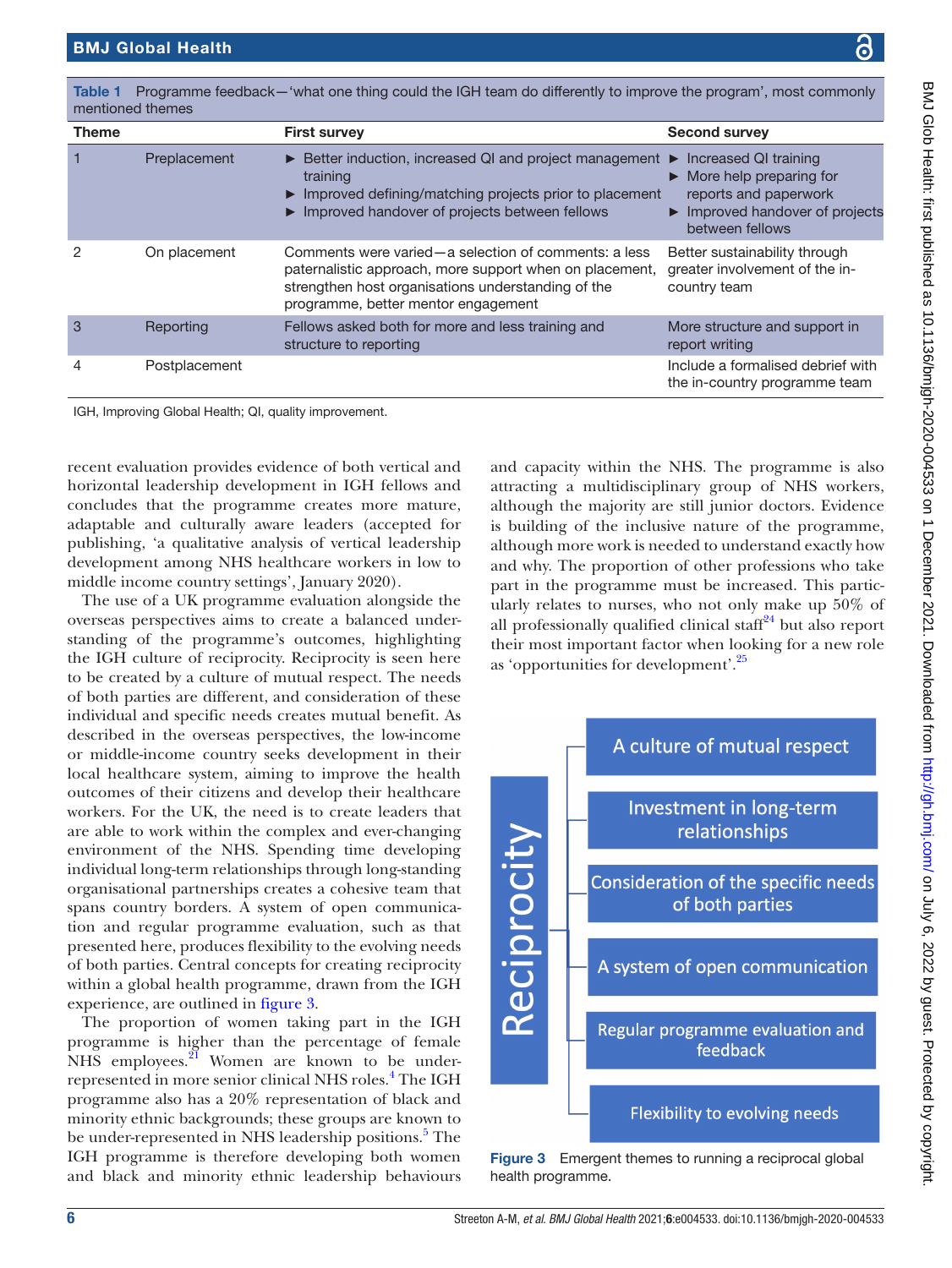The IGH programme has faced many challenges over the years. Some have successfully been overcome such as the maintenance of long-standing health partnerships and recruitment to mentor and PLL roles through a growing network of IGH alumni, while others remain a problem. Attracting a more multidisciplinary group of fellows to the programme remains an issue likely due to the difficulty faced in being granted leave from NHS roles, as does ensuring timely completion of fellow reports and achieving sustainability in health service improvements in the low-income or middle-income countries.

### RECOMMENDATIONS

While the in-country case studies have shed light on the impact of the programme on the host institutions, more work is needed to assess improvements in local healthcare systems and also development of the in-country healthcare workers. A semistructured interview or survey looking at local benefits is suggested. More work is needed to understand how and why the IGH programme is attracting women and black and minority ethnic groups into leadership, if this translates to their taking up NHS leadership roles and if this ultimately leads to improved NHS outcomes.

### **CONCLUSION**

The IGH programme has been running for over 12 years, from its inception the goal has been to develop leadership skills in NHS employees, while contributing to the development of healthcare systems in low-income and middle-income countries. As time has progressed the organisation and delivery of this programme has evolved, building on the feedback and experience of previous years. The result is a truly unique leadership development programme that attracts diversity in both gender and ethnicity into leadership within the NHS. The IGH programme builds long-term health partnerships with its overseas team. Here, reflective accounts from overseas partners have been used to outline the impact of the programme on partnership sites. Not only have

The IGH programme is growing leadership behaviours in its fellows, this is having a long-term impact on their NHS careers.

Overseas healthcare systems are strengthened and the local team have been shown to develop themselves and their careers.

The IGH programme is achieving a degree of reciprocity, the central principles of this have been outlined.

The IGH programme is attracting women and black and minority ethnic groups into leadership.

<span id="page-6-6"></span>Figure 4 Summary box of key messages. IGH, Improving Global Health; NHS, National Health Service.

healthcare systems strengthened but the local team also have developed themselves and their careers([figure](#page-6-6) 4)

This article outlines how working in partnership with low-income and middle-income healthcare systems, to share knowledge and improve health is an effective strategy for working within the global health setting. The experiences of the IGH programme demonstrate that it is possible to design global health programmes that are mutually beneficial, an approach to this has been outlined here.

The two words that are central to the IGH programme are, inclusivity and reciprocity, these concepts are key to its aim of supporting sustainable change while stimulating leadership development in its fellows. It is hoped that the data and feedback outlined here will provide a valuable insight to other programmes who aim to address similar problems.

Twitter Munichan Kung [@Munichan2](https://twitter.com/Munichan2) and Myint Oo [@Myint Oo \(@myintoo\)](https://twitter.com/Myint Oo (@myintoo))

Acknowledgements Deborah Watts for help in conducting the programme evaluation. Dr Ian Kemp and Katy Grant for help in coordinating the work.

Contributors A-MS was responsible for planning, conduct and reporting. FK was responsible for planning, conduct and some reporting. MO and MK both wrote sections of the report. VR was responsible for some conduct, some reporting and also proof reading. VW was responsible for some of the conduct. HS was responsible for proof reading.

Funding The authors have not declared a specific grant for this research from any funding agency in the public, commercial or not-for-profit sectors.

Competing interests None declared.

Patient consent for publication Not required.

Provenance and peer review Not commissioned; externally peer reviewed.

Data availability statement All data relevant to the study are included in the article.

Open access This is an open access article distributed in accordance with the Creative Commons Attribution Non Commercial (CC BY-NC 4.0) license, which permits others to distribute, remix, adapt, build upon this work non-commercially, and license their derivative works on different terms, provided the original work is properly cited, appropriate credit is given, any changes made indicated, and the use is non-commercial. See:<http://creativecommons.org/licenses/by-nc/4.0/>.

### ORCID iD

Ann-Marie Streeton <http://orcid.org/0000-0002-1126-3602>

### **REFERENCES**

- <span id="page-6-0"></span>1 Martin JS, McCormack B, Fitzsimons D, *et al*. Evaluation of a clinical leadership programme for nurse leaders. *[J Nurs Manag](http://dx.doi.org/10.1111/j.1365-2834.2011.01271.x)* 2012;20:72–80.
- <span id="page-6-1"></span>2 How the 'Darzi' Fellowship boosts clinical commissioning, 2013. Available: [https://www.hsj.co.uk/leadership/how-the-darzi](https://www.hsj.co.uk/leadership/how-the-darzi-fellowship-boosts-clinical-commissioning/5056853.article)[fellowship-boosts-clinical-commissioning/5056853.article](https://www.hsj.co.uk/leadership/how-the-darzi-fellowship-boosts-clinical-commissioning/5056853.article) [Accessed Oct 2020].
- <span id="page-6-2"></span>3 Petrie N. Vertical leadership Development- part 1- developing leaders for a complex world, 2014. Available: [https://www.ccl.org/](https://www.ccl.org/wp-content/uploads/2015/04/VerticalLeadersPart1.pdf) [wp-content/uploads/2015/04/VerticalLeadersPart1.pdf](https://www.ccl.org/wp-content/uploads/2015/04/VerticalLeadersPart1.pdf) [Accessed Oct 2020].
- <span id="page-6-3"></span>4 Boylan J, Dacre J, Gordon H. Addressing women's underrepresentation in medical leadership. *[Lancet](http://dx.doi.org/10.1016/S0140-6736(18)32110-X)* 2019;393:e14.
- <span id="page-6-4"></span>5 The Workforce Race Equality Standard (WRES) Implementation Team. NHS WRES 2019 data analysis report for NHS trusts (version 1.0), 2020. Available: [https://www.england.nhs.uk/wp-content/](https://www.england.nhs.uk/wp-content/uploads/2020/01/wres-2019-data-report.pdf) [uploads/2020/01/wres-2019-data-report.pdf](https://www.england.nhs.uk/wp-content/uploads/2020/01/wres-2019-data-report.pdf) [Accessed Oct 2020].
- <span id="page-6-5"></span>6 Crisp N. *Turning the world upside down: the search for global health in the twenty-first century*. London: Royal Society of Medicine Press, 2010.